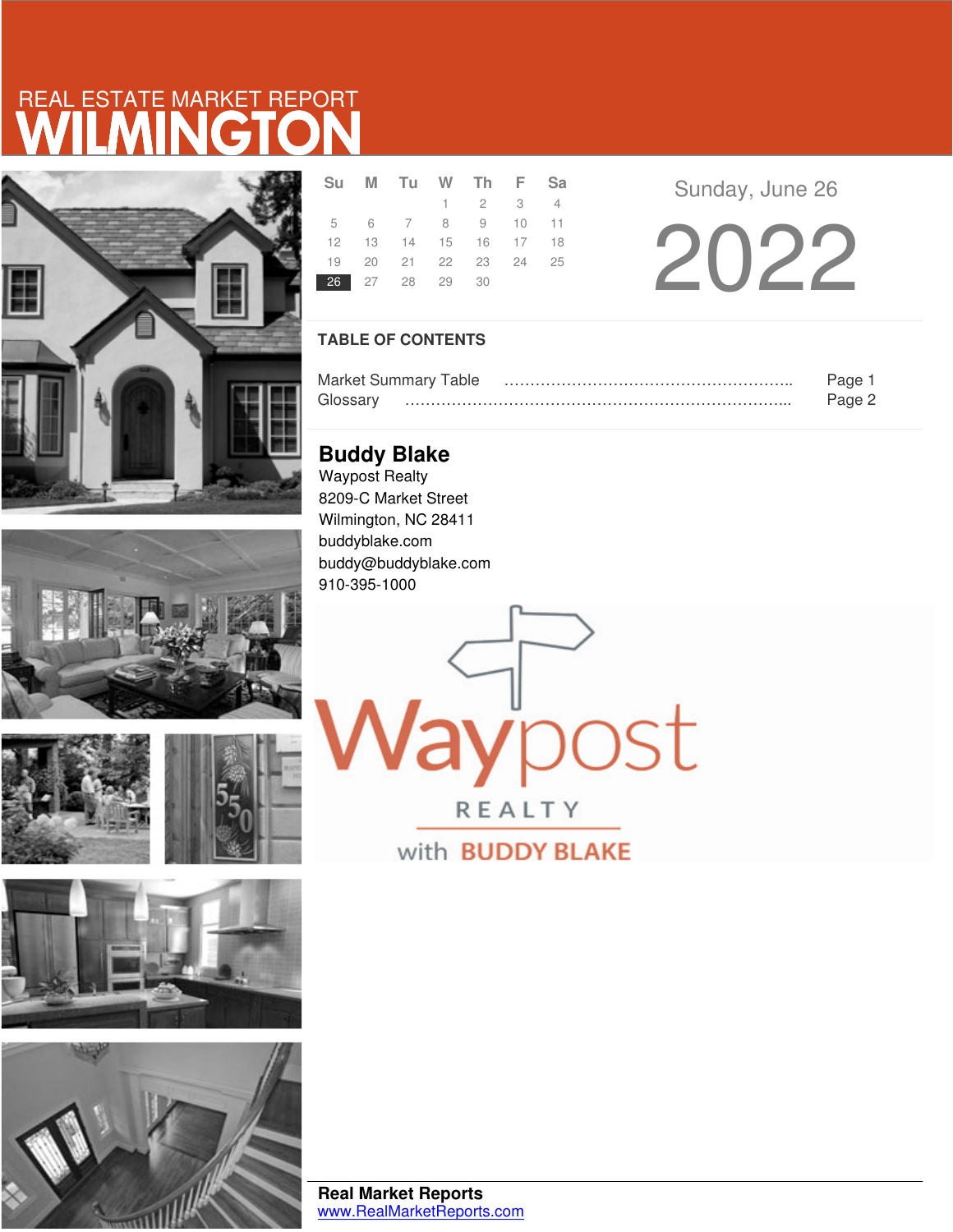# WILMINGTON REAL ESTATE MARKET REPORT

## Sunday, June 26, 2022

## Buddy Blake

buddy@buddyblake.com Waypost Realty 910-395-1000

| $395$ PENDING <sup>[2]</sup><br><b>MARKET SUMMARY TABLE</b>                                                                                 |                                   |                         |        |                                    |                                        |                |                                             |                         |                         |        | <b>124</b> OFF-MARKET (last 6 mos) <sup>[3]</sup> |                                         | <b>ABSORPTION RATE</b><br>(months of inventory) |                                        |                               |                 |
|---------------------------------------------------------------------------------------------------------------------------------------------|-----------------------------------|-------------------------|--------|------------------------------------|----------------------------------------|----------------|---------------------------------------------|-------------------------|-------------------------|--------|---------------------------------------------------|-----------------------------------------|-------------------------------------------------|----------------------------------------|-------------------------------|-----------------|
| A = Average Value<br>$275$ ACTIVE [1]<br>$M = Median Value$<br>$N/A = Not Available$                                                        |                                   |                         |        |                                    |                                        |                | <b>1693</b> SOLD/CLOSED (last 6 months) [4] |                         |                         |        |                                                   |                                         |                                                 |                                        |                               |                 |
| Low                                                                                                                                         | <b>Price Range</b><br><b>High</b> | <b>Num</b><br>#         |        | <b>Days</b><br>on<br><b>Market</b> | <b>Current</b><br>List<br><b>Price</b> | Num<br>#       | Pend<br>Ratio                               | <b>Num</b><br>$\#$      | <b>Num</b><br>#         |        | Days<br>on<br><b>Market</b>                       | <b>Original</b><br>List<br><b>Price</b> | <b>Final</b><br>List<br><b>Price</b>            | Sold/<br><b>Closed</b><br><b>Price</b> | List-<br><b>Sale</b><br>Ratio | Est.<br>Mos.    |
| \$0                                                                                                                                         | \$199,999                         | 12                      | Α<br>M | 70<br>51                           | \$166,100<br>\$<br>179,950             | 8              | 40%                                         | 9                       | 51                      | Α<br>M | 23<br>8                                           | 163,864<br>\$<br>161,500<br>\$          | \$<br>158,039<br>\$152,500                      | \$153,981<br>\$155,500                 | 97%<br>102%                   | 1.4             |
| \$200,000                                                                                                                                   | \$399,999                         | 66                      | Α<br>M | 34<br>17                           | \$314,087<br>\$304,950                 | 118            | 64%                                         | 48                      | 805                     | Α<br>M | 14<br>4                                           | 309,440<br>\$<br>\$ 313,990             | \$308,950<br>\$314,900                          | \$315,648<br>\$320,000                 | 102%<br>102%                  | 0.5             |
| \$400,000                                                                                                                                   | \$599,999                         | 84                      | Α<br>M | 35<br>17                           | 503,671<br>\$<br>500,000<br>\$         | 172            | 67%                                         | 26                      | 523                     | Α<br>M | 20<br>4                                           | 481,631<br>\$<br>459,900<br>\$          | \$472,105<br>\$459,900                          | \$479,353<br>\$470,000                 | 102%<br>102%                  |                 |
| \$600,000                                                                                                                                   | \$799,999                         | 46                      | Α<br>M | 45<br>32                           | \$705,448<br>\$692,676                 | 59             | 56%                                         | 11                      | 152                     | Α<br>M | 22<br>3                                           | 661,527<br>\$<br>\$650,000              | \$663,349<br>\$650,000                          | \$ 674,917 102%<br>\$660,000           | 102%                          | 1.8             |
| \$800,000                                                                                                                                   | \$999,999                         | 16                      | Α<br>M | 106<br>35                          | \$899,028<br>891,000<br>\$             | 15             | 48%                                         | 8                       | 74                      | Α<br>M | 24<br>4                                           | 894,630<br>\$<br>890,400<br>\$          | \$881,631<br>\$877,000                          | \$891,326<br>\$884,000                 | 101%<br>101%                  | 1.3             |
| \$1,000,000                                                                                                                                 | \$1,199,999                       | 11                      | A<br>M | 84<br>60                           | \$1,110,568<br>\$1,099,000             | 13             | 54%                                         | $\overline{\mathbf{5}}$ | 24                      | Α<br>M | 53<br>8                                           | \$1,089,158<br>\$1,099,000              | \$1,098,738<br>\$1,099,500                      | \$1,083,083<br>\$1,087,500             | 99%<br>99%                    | 2.8             |
| \$1,200,000                                                                                                                                 | \$1,399,999                       | $\overline{7}$          | Α<br>M | 34<br>23                           | \$1,311,429<br>\$1,350,000             | 2              | 22%                                         | 7                       | 25                      | Α<br>Μ | 34<br>7                                           | \$1,299,548<br>\$1,295,000              | \$1,295,214<br>\$1,295,000                      | \$1,284,710<br>\$1,286,500             | 99%<br>99%                    | 1.7             |
| \$1,400,000                                                                                                                                 | \$1,599,999                       | 4                       | A<br>M | 81<br>12                           | \$1,537,500<br>\$1,545,000             | $\overline{2}$ | 33%                                         | 4                       | 9                       | Α<br>M | 35<br>$\overline{4}$                              | \$1,429,889<br>\$1,430,000              | \$1,441,000<br>\$1,430,000                      | \$1,452,778<br>\$1,435,000             | 101%<br>100%                  | 2.7             |
| \$1,600,000                                                                                                                                 | \$1,799,999                       | 5                       | Α<br>Μ | 258<br>100                         | \$1,755,300<br>\$1,795,000             | 3              | 38%                                         | $\bf{0}$                | 9                       | Α<br>M | 89<br>7                                           | \$1,756,000<br>\$1,679,000              | \$1,708,322<br>\$1,695,000                      | \$1,690,444<br>\$1,700,000             | 99%<br>100%                   | 3.3             |
| \$1,800,000                                                                                                                                 | \$1,999,999                       | 4                       | Α<br>M | 97<br>77                           | \$1,874,975<br>\$1,850,000             | 1              | 20%                                         | 1                       | 5                       | A<br>M | 286<br>154                                        | \$2,159,800<br>\$2,150,000              | \$1,918,780<br>\$1,950,000                      | \$1,879,500<br>\$1,900,000             | 98%<br>97%                    | 4.8             |
| \$2,000,000                                                                                                                                 | \$2,199,999                       | 3                       | Α<br>M | 43<br>24                           | \$2,163,333<br>\$2,195,000             | 1              | 25%                                         | $\bf{0}$                | 1                       | Α<br>M | 224<br>224                                        | \$2,575,000<br>\$2,575,000              | \$2,200,000<br>\$2,200,000                      | \$2,100,000<br>\$2,100,000             | 95%<br>95%                    | 18              |
| \$2,200,000                                                                                                                                 | \$2,399,999                       | 1                       | Α<br>M | 58<br>58                           | \$2,250,000<br>\$2,250,000             | $\theta$       |                                             | $\theta$                | 3                       | Α<br>M | 0                                                 | \$2,268,033<br>\$2,292,100              | \$2,268,033<br>\$2,292,100                      | \$2,253,033<br>\$2,250,000             | 99%<br>98%                    | $\overline{2}$  |
| \$2,400,000                                                                                                                                 | \$2,599,999                       | $\overline{\mathbf{2}}$ | Α<br>M | 25<br>25                           | \$2,500,000<br>\$2,500,000             | 0              |                                             | $\overline{0}$          | $\overline{\mathbf{c}}$ | Α<br>M | 143<br>143                                        | \$3,000,000<br>\$3,000,000              | \$2,750,000<br>\$2,750,000                      | \$2,483,500<br>\$2,483,500             | 90%<br>90%                    | $6\phantom{1}6$ |
| \$2,600,000                                                                                                                                 | \$2,799,999                       | $\overline{2}$          | Α<br>M | 42<br>42                           | \$2,709,500<br>\$2,709,500             | $\Omega$       |                                             | $\theta$                |                         | A<br>M | 76<br>76                                          | \$ 3,195,000<br>\$ 3,195,000            | \$2,845,000<br>\$2,845,000                      | \$2,725,000<br>\$2,725,000             | 96%<br>96%                    | 12              |
| \$2,800,000                                                                                                                                 | $^{+}$                            | 12                      | Α<br>M | 115<br>41                          | \$5,793,333<br>\$4,195,000             |                | $8\%$                                       | 5                       | 9                       | Α<br>M | 111<br>$\overline{7}$                             | \$5,068,889<br>\$4,780,000              | \$6,071,556<br>\$5,500,000                      | \$5,661,111<br>\$5,500,000 100%        | 93%                           | 8               |
| <b>Market Averages</b>                                                                                                                      | <b>Market Totals</b>              | 275                     |        | 53                                 | \$888,611                              | 395            | 59%                                         | 124                     | 1693                    |        | <b>20</b>                                         | \$495,215                               | \$495,231                                       | \$498,816 101%                         |                               | 1.              |
|                                                                                                                                             | <b>Market Medians</b>             |                         |        | 25                                 | \$535,000                              |                |                                             |                         |                         |        | 4                                                 | \$389,900                               | \$389,900                                       | \$396,639 102%                         |                               |                 |
| Date Range (Off-Market & Sold) = 12/26/2021 to 06/26/2022<br><b>Maria Alexander School</b><br><b>Favors Sellers</b><br><b>Favors Buyers</b> |                                   |                         |        |                                    |                                        |                |                                             |                         |                         |        |                                                   |                                         |                                                 |                                        |                               |                 |

Data believed to be accurate but not guaranteed.

Status = [1] Active; [2] Pending; [3] Cancelled, Expired, Withdrawn; [4] Closed

City = Wilmington

Sub-Type = Single Family Residence